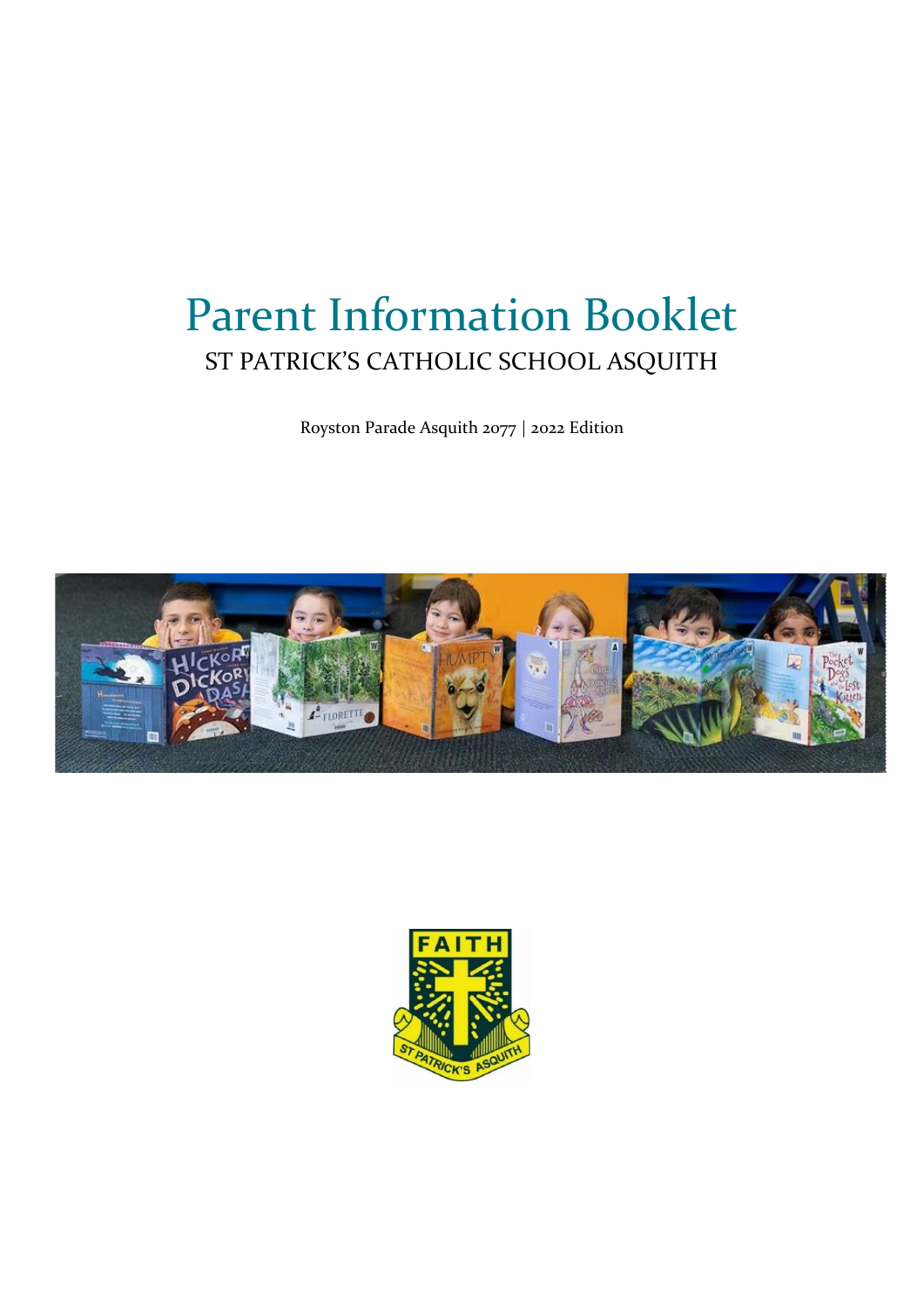# *ST PATRICK'S CATHOLIC SCHOOL ASQUITH SCHOOL PRAYER*

God our Father, with **Faith** we pray, Bless and guide us through this day. Jesus, Lord with **Hope** we pray, Help us in our work and play. Holy Spirit with **Love** we pray, Let us be kind to each other today.

Amen.

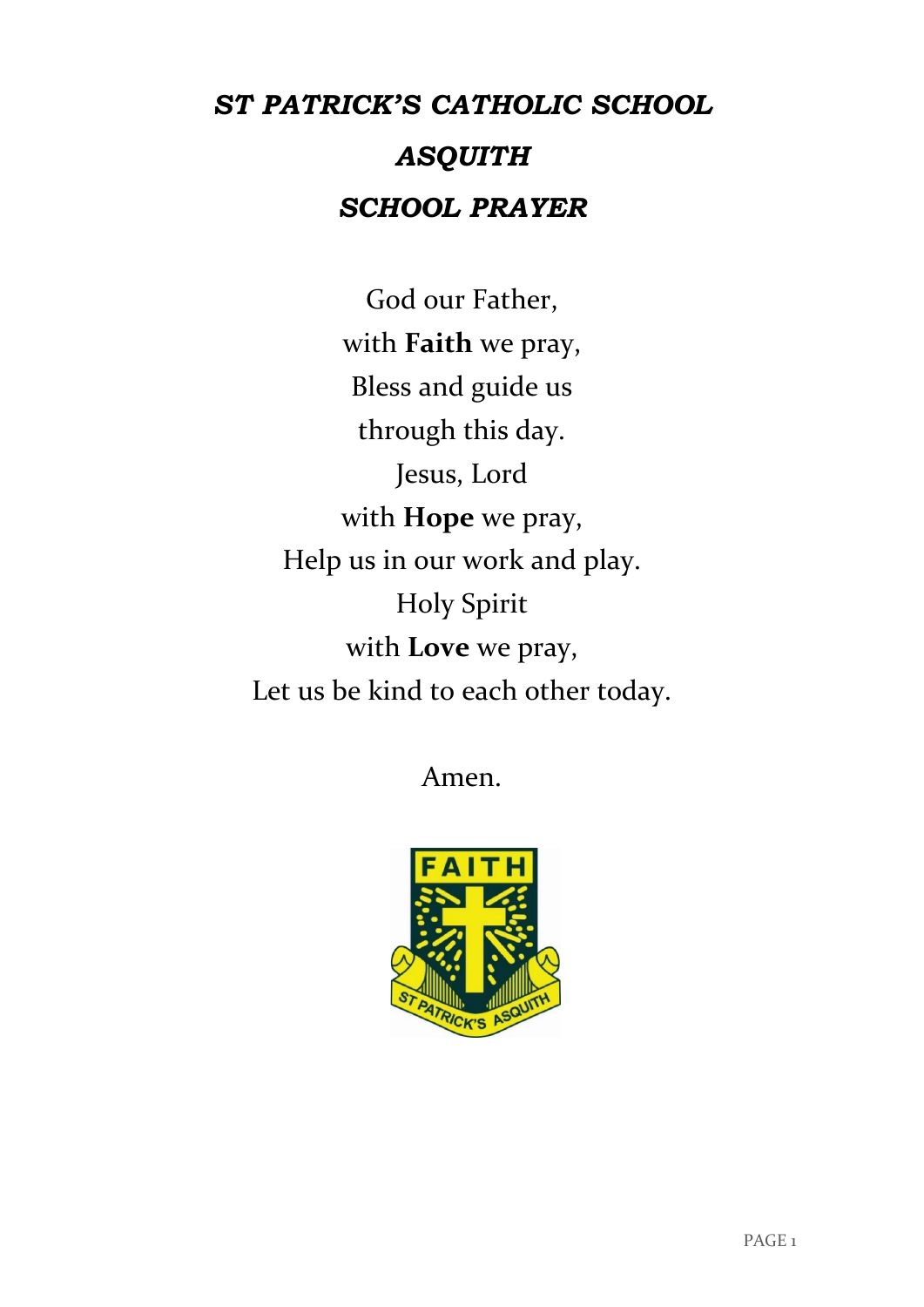# Contents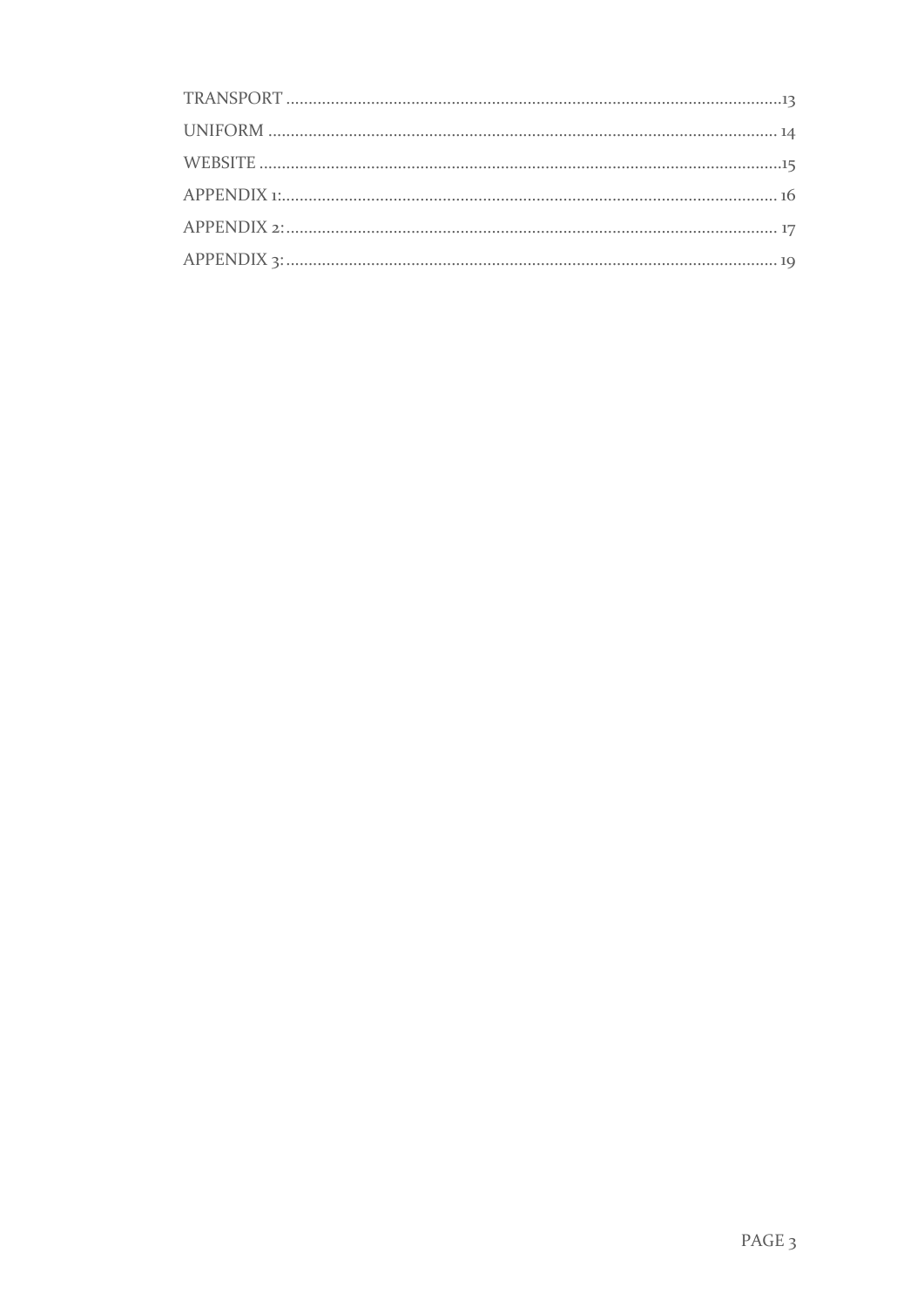## <span id="page-4-0"></span>Welcome

Greetings and welcome to St Patrick's Catholic School at Asquith. Our school was founded by the Sisters of Mercy. We are proud of our history and heritage and value the strong bond that continues with our founding order.

At St Patrick's children develop a passion for learning through quality teaching and a diverse range of learning experiences. We encourage and foster a love of learning and strive for excellence within a quality learning environment. Our school, along with St Bernard's Catholic Primary School at Berowra, is part of the Ku-ring-gai Chase Catholic Parish. Our faith is expressed through the students, teachers and wider school community living and teaching Gospel Values.

We have an extremely talented and professional team of staff members, and a committed parent community. Our school is a fantastic place for children to come and learn, and a rewarding place for teachers to come and teach. It is our collective aim to provide the very best learning opportunities for all of our students.

Parents and carers are of vital importance to the success of our school. Our parents and carers are the first educators of their children and their positive support of their child's school education provides encouragement to their child, their teacher and helps build the spirit of the school.

Education is a lifetime journey that you will begin at St Patrick's Catholic School. We are dedicated to preparing your children for their journey of learning. We welcome your interest and warmly invite you to visit or call for further information.

*Todd Vane-Tempest Principal*

**School Office**

Royston Parade Asquith NSW 2077 Ph: 9477 3800 Email: [spa@dbb.catholic.edu.au](mailto:spa@dbb.catholic.edu.au) Web: www.stpat.nsw.edu.au

**Parish Office** 1-19 Woodcourt Road Berowra Heights NSW 2077 Ph: 9456 2450 Email: [parishkccp@bbcatholic.org.au](mailto:parishkccp@bbcatholic.org.au) Web:<https://www.bbcatholic.org.au/kccp>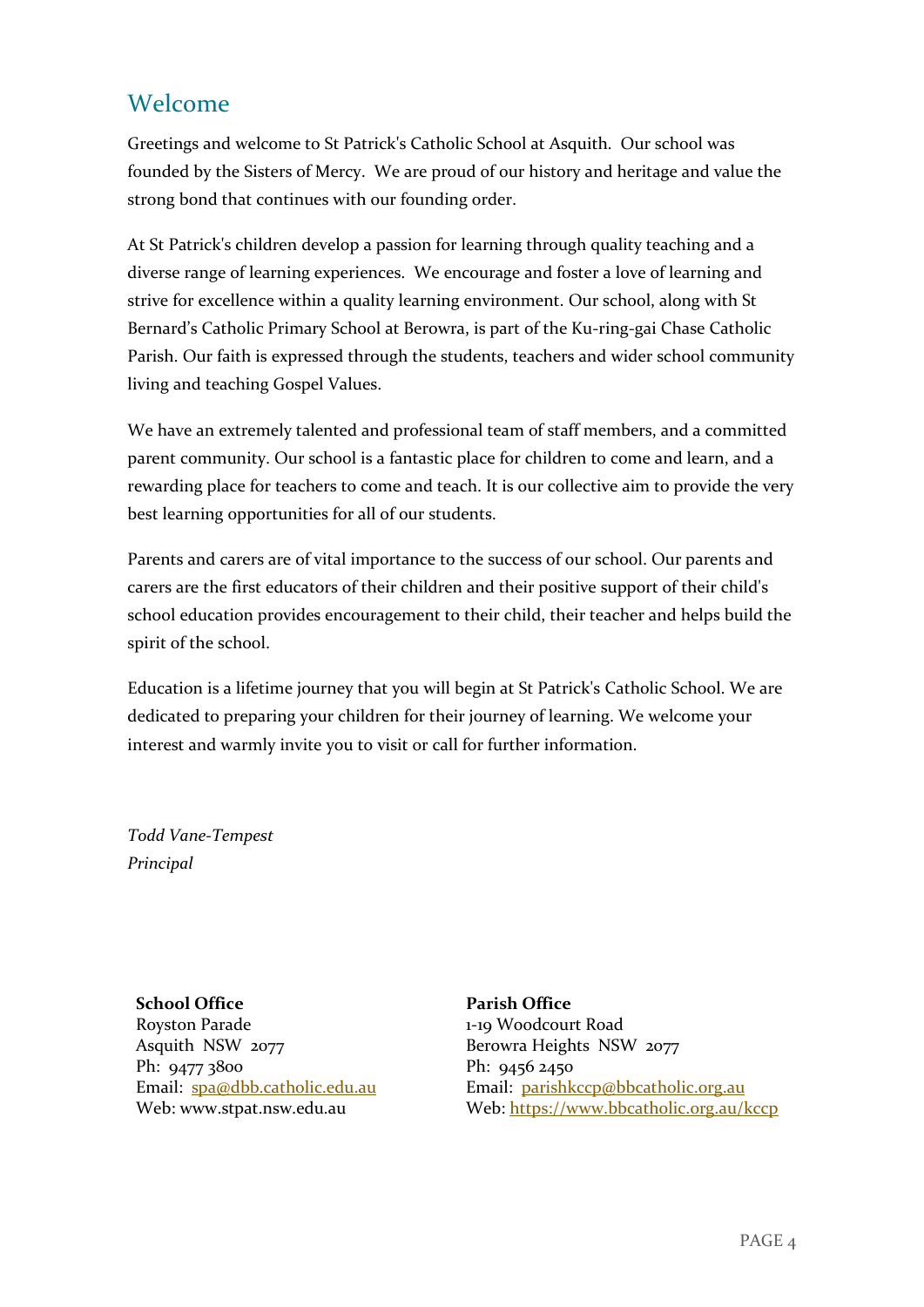## <span id="page-5-0"></span>Administration

Principal Assistant Principal Religious Education Co-ordinator Todd Vane-Tempest Kylie Huggins Kylie Lloyd-Jones

**SCHOOL RESUMES** Friday, 28th January 2022—Staff

Tuesday, 1st February 2022—Years 1 to Year 6 students

Wednesday 2<sup>nd</sup> February— Kindergarten

**Years 1—6 Mathematical Assessment Interviews**: This year student in Year 3-6 will be required to attend a one hour, one on one Mathematical assessment on Monday 31st January 2022. Students in Years 1 & 2 will complete the assessment when they return to school. Therefore, all children from Years 1-6 will commence their first full day of school on Tuesday 1<sup>st</sup> February 2022.

**Kindergarten Best Start Assessment:** Monday 31st January and Tuesday 1st February 2022, Kinder students will be participating in the "Best Start" Kindergarten Assessment. Students will meet with their teacher for a one hour, one on one assessment, to enable the teacher to get to know each individual in depth.

From Wednesday 2nd February 2022, Kindergarten students will commence **full day school attendance ~ 8.45am - 2.55pm.**

School telephone number is 9477 3800

Parents are asked to use the school telephone in cases of real emergency only. Other matters such as change of routine, incomplete homework etc. should be communicated to the class teacher as soon as possible via email or writing.

Office hours 8.30am - 3.15pm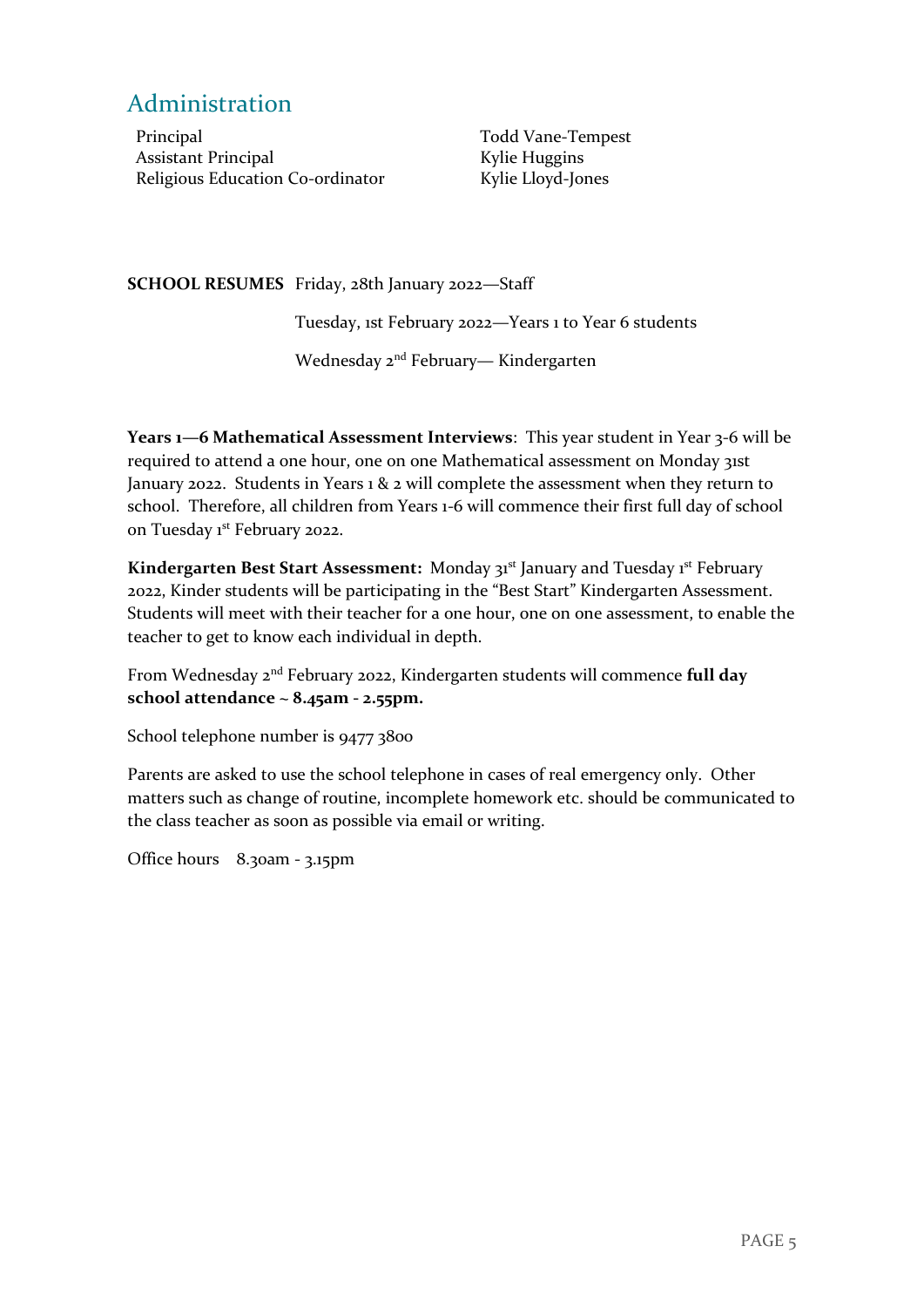# <span id="page-6-0"></span>Things You Should Know

### <span id="page-6-1"></span>ABSENCES, ATTENDANCE AND PUNCTUALITY

As of 2013 Commonwealth Legislation means that there is little discretion in approving leave. It is crucial your child be regularly at school on time and leave at bell time (not earlier).

It is a legal requirement that all students attend school regularly. The signal for classes to commence is given at 8.45am and children should be at school before the morning bell.

Parents are asked to inform the School Office before 9.00am on the morning of any short absences due to illness etc. via phone 9477 3800 or email [spa@dbb.catholic.edu.au.](mailto:spa@dbb.catholic.edu.au) In addition to this you will need to record their absences on COMPASS through your APP.

If your child is going to be absent for 10 or more days for the purpose of travel within Australia/and/or overseas you are required to complete an *Application for Extended Leave* and forward to Principal **prior** to departure for approval of leave. You can obtain this form from the office or on the website.

| Commencement Time | 8.45am             |
|-------------------|--------------------|
| Recess            | $10.45 - 11.15$ am |
| Lunch             | 1.15pm-1.55pm      |
| Dismissal Time    | $2.55$ pm          |

#### ARRIVAL AND DISMISSAL PROCEDURES

Before school supervision begins from 8.15 am each school day. For safety, students should not arrive at school before this time. Dismissal starts at 2.55pm.

Parents requiring supervision of their child/ren outside of regular school supervision hours can enquire to use the Before and After School Care provider at out school. (Please refer to the relevant section below)

For the children's safety students must arrive in the playground after **8.15am.** Students need to be collected after classes are dismissed each afternoon from 2.55pm.

We ask you to pay particular attention to this matter.

#### **Late Arrivals / Early Departures:**

If your child is late arriving to school, you and your child must report to the School Office and sign in using the COMPASS kiosk. **DO NOT** enter partial absences through Compass, **ONLY** full day absences are to be entered by parents.

<span id="page-6-2"></span>If your child has to leave early, you are required to report to the School Office and sign out using the COMPASS kiosk. Prior notification, where possible, would be appreciated.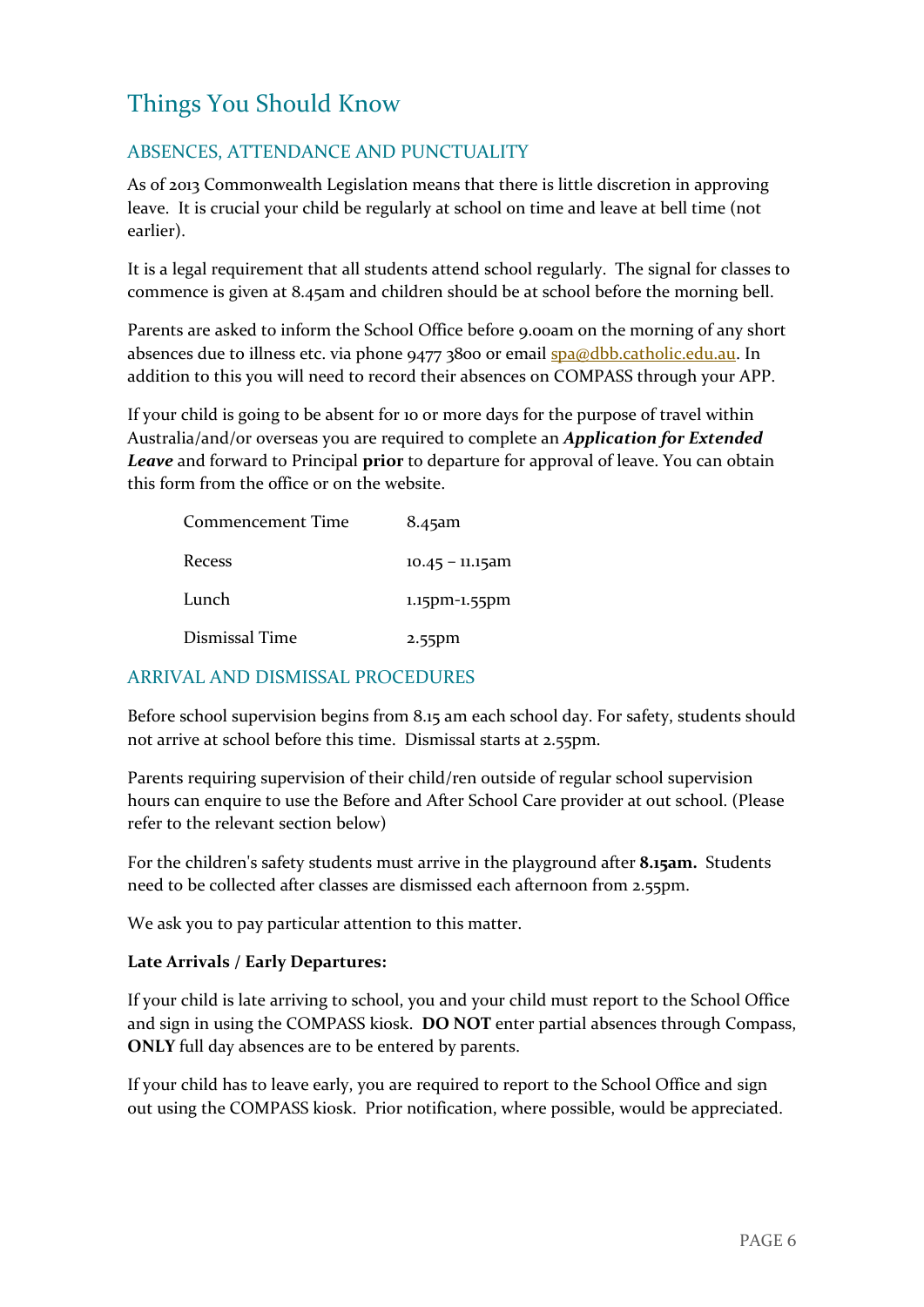#### ASSEMBLY

During Terms 2 and 3 a Whole School Assembly is held each Friday afternoon in the Fr Patrick McMaugh Hall at 2.20pm unless otherwise noted.

#### <span id="page-7-0"></span>BAND

The School has three Bands (Training, Intermediate and Senior) for students in Years 2 - 6. Instruments may be hired, by private arrangement, and private tuition is available for the students in the Bands. Further information can be obtained by contacting the Instrumental Band Teacher, Mrs. Helen Jacobsen on 0402 135 787.

#### <span id="page-7-1"></span>BEFORE AND AFTER SCHOOL CARE

"Royston Kids" provides our students with Before and After School Care. Children *must* be registered to use this facility. Fees and information are available from the School Office or go to www.stpat.nsw.edu.au. Further information can be obtained by contacting Royston Kids on 0431 383 981 or email roystonkids@hotmail.com. Please note Royston Kids is independently administrated.

#### <span id="page-7-2"></span>**CANTEEN**

St Patrick's School Canteen is operated by volunteers and your assistance would be appreciated.

Volunteers are required for Wednesday and Fridays only at lunchtime for approximately one (1) hour. The School Office will distribute a "Canteen Roster Form" which will be sent home to each family. If you can assist, please return the form to School Office by the specified date. A *Price List* will be sent home at the commencement of the school year and displayed on our website.

#### <span id="page-7-3"></span>CHILD PROTECTION

We take our responsibility to protect children seriously. All staff are expected to promote child safety by having a clear understanding of their legal child protection responsibilities and act in accordance with those responsibilities.

In particular the school will:

- Maintain professionalism in our interactions with children at all times by exercising appropriate duty of care and maintaining appropriate professional boundaries.
- Follow an established process to address allegations of inappropriate behaviour by staff towards children.
- Ensure all people working in our school who are required to undertake a Working with Children Check have a valid clearance.
- Respond appropriately when we suspect a child is at risk of significant harm due to possible abuse or neglect by a parent/carer or other adult.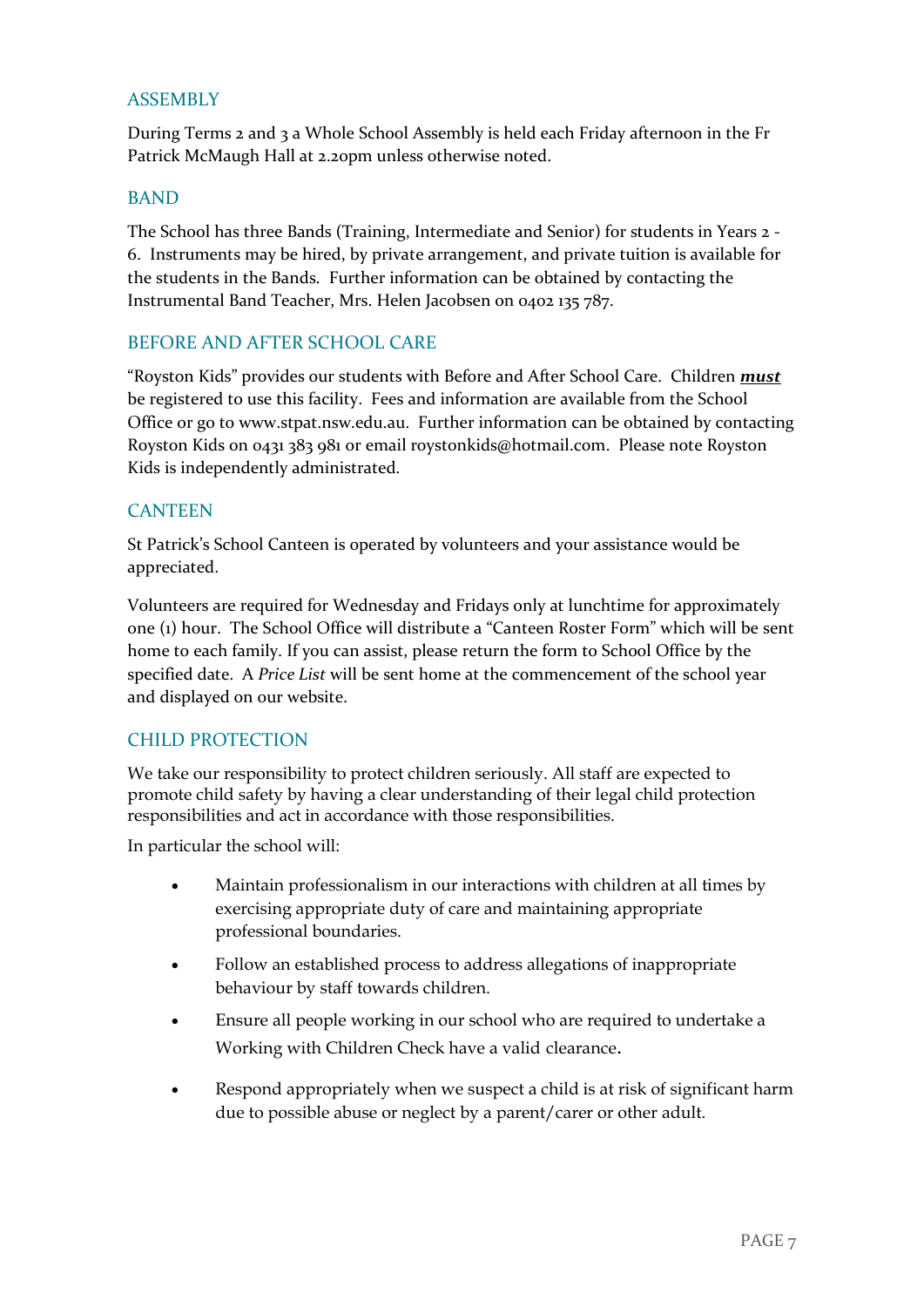### <span id="page-8-0"></span>COMPLAINTS

We take complaints seriously and try to resolve them in the most appropriate, efficient, and confidential manner possible:

- If you or your child has a complaint about a student other than your own child you should raise it with your child's class teacher.
- If you or your child has a complaint about a staff member relating to teaching and learning, the issue should first be discussed with the relevant teacher or the principal.
- If you or your child has a complaint about the inappropriate behaviour of a staff member towards any child or young person, your concern should be directed to the Principal and confidentiality must be maintained (see Child Protection).

See Appendix 2: Maintaining Professionalism

### <span id="page-8-1"></span>COMMUNICATION

Good communication between home and school is the key to a positive partnership. Parents are encouraged to speak to their child's class teacher whenever they have a concern. Please make an appointment rather than approach the teachers when they have students in their care. It is helpful if you alert the teachers to the issue you wish to discuss so they can adequately prepare for the meeting.

Regular communication between home and school is essential. This takes place in the following ways:

- Via the COMPASS APP
- Weekly Newsletters/Principal Updates (via COMPASS news feed);
- News shared via the platforms of Face Book and Class Parent Face Book pages
- Class teachers provide parents with information on class expectations for the year and on Key Learning Areas, i.e. Mathematics, English, etc. at regular intervals;
- Student learning digital platforms, Google Drive and Sea Saw
- Curriculum and Parent Education is offered prior to each term's Parents and Friends Association General Meeting;
- Team meetings for children with Special Needs are held when required by parents and teachers;
- Phone calls / emails to parents / teachers;
- Reporting Procedures. Parent –Teachers interviews;
- <span id="page-8-2"></span>• School website [www.stpat.nsw.edu.au](http://www.stpat.nsw.edu.au/)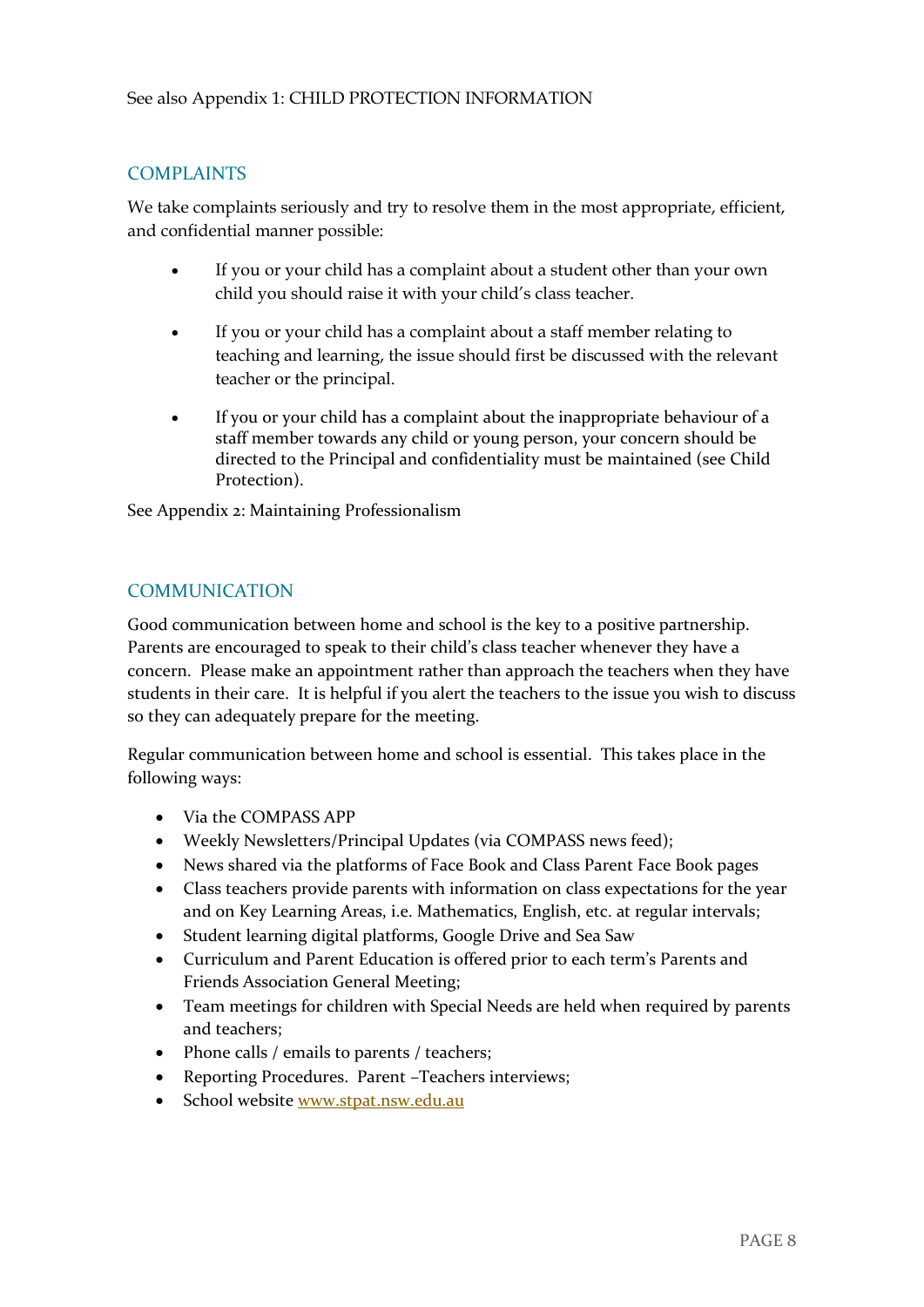#### CREATIVE ARTS - MUSIC

A teacher is employed for two days per week to implement a Music Program. This will give the students the opportunity to learn to play a variety of instruments, sing and perform.

#### <span id="page-9-0"></span>EXCURSIONS AND CULTURAL ACTIVITIES

Excursions held outside the school and cultural activities held within the school are organised around curriculum classroom activities. They are considered an integral part of the children's overall education and **all children** are expected to participate.

Parent permission is required before a child can attend School Excursions and Sports Carnivals. If a permission is not received, participation will not be permitted.

#### <span id="page-9-1"></span>FEES & PAYMENTS

The Catholic Schools Broken Bay reviews and determines School Fees annually.

The yearly school fee invoice account will be sent home in Term 1. You can elect to pay your account in installments -Monthly (10 instalments), Fortnightly (20 instalments) or Weekly (40 instalments). Our preferred payment method is BPay. Payment via EFTPOS/Credit Card can be arranged through the School Office. You can also download the Qkr App and pay using a debit or credit card at any time. Fees are to be paid in full no later than 15<sup>th</sup> November.

If you are having difficulty meeting your school fee obligation, it is essential you make an appointment with the Principal to discuss your circumstances. Catholic Schools Broken Bay have a Fee Liaison Team that will assist you if require assistance also. If fees are outstanding for no apparent reason, they are automatically referred to Catholic Schools Broken Bay for investigation and possibly advice from a Debt Collection Agency. **Please note that a Catholic Education will not be denied to any family due to financial hardship.**

#### <span id="page-9-2"></span>HOMEWORK/HOME LEARNING

For younger grades a greater focus is given to daily reading to support acquisition of reading skills and behaviour.

At St Patrick's we set homework which is aimed to:

- reinforce what students learn during class;
- stimulate and challenge students;
- develop independent study habits
- establish good routines particularly in senior school as preparation for high school;
- enable parents to have an insight into what learning is happening in the classroom.

Teachers are expected to set, correct and give feedback on homework tasks. They communicate tasks via their Class Google Classroom or Seesaw and through written feedback. It is important to communicate with your child's teacher should there be any issues associated with homework.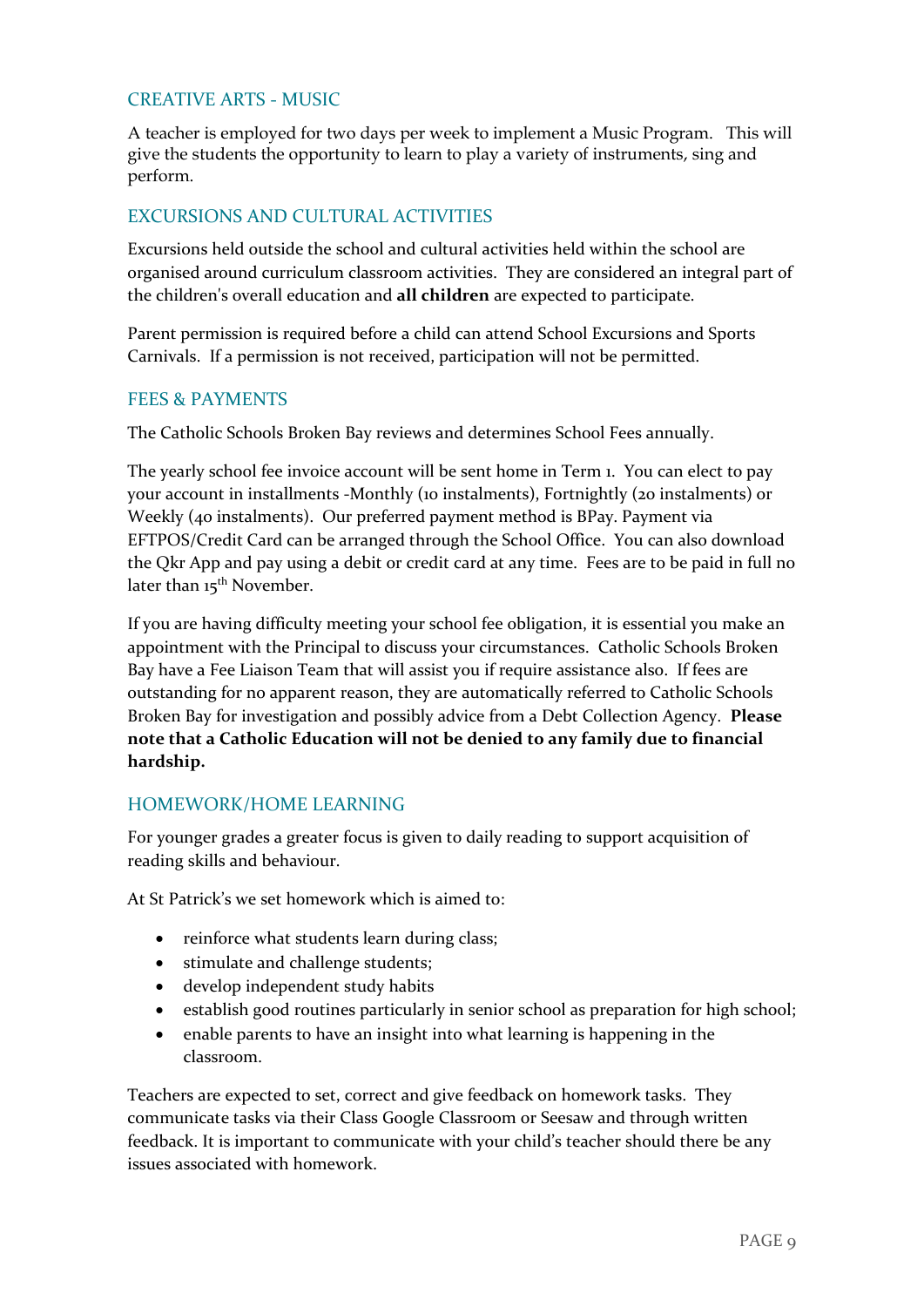How can parents help with homework?

Be sure you understand the homework expectations of your child's teacher. Check the day homework is due and know clearly how the homework tasks will be communicated.

Establish a clear and agreed routine with your child. Agree on where and when it will be done.

Encourage your child in the areas of persistence; organization and effort.

#### <span id="page-10-0"></span>ILLNESS

If children fall ill at school they are sent to 'sick bay' and parents will be notified to collect their child. If children are ill it is best to keep them home until they are well. We are committed to a "partnership of care" for your child.

#### <span id="page-10-1"></span>IMMUNISATION

Under the NSW Public Health Act 1991, children without proof of Immunisation may be asked by Public Health Officials to stay at home from school during an outbreak of vaccine preventable disease. When students are enrolled, St Patrick's is required to ask parents to provide an Immunisation History Statement. Statements can be obtained online through the Australian Childhood Immunisation Register.

#### <span id="page-10-2"></span>INFORMATION TECHNOLOGY

All classrooms have access to a range of technology including predominately, Apple TV and iPads and tablets. The IT program for all students is comprehensive and provides wireless connectivity for use across the school. Our Years  $4, 5 \& 6$  students participate in a 1 to 1 iPad BYOD "Bring Your Own Device" program. All of our computers and school iPads are networked and have e-mail and internet access. Data projectors and Interactive Whiteboards are essential teaching and learning tools in all classrooms. Apple TV is also available in all classrooms providing further potential for the interactive use of technology.

#### <span id="page-10-3"></span>INTERVIEWS

If parents require an interview with their child's teacher during the year, please email, or send a letter outlining the issue you wish to discuss, and the teacher will then contact you directly to organise an appropriate appointment time. As teachers have a duty of care to their class during school hours, before and after school interviews are encouraged. Teachers will contact parents if they have any concerns.

#### <span id="page-10-4"></span>LABELLING CLOTHES AND EQUIPMENT

*Please label all Clothes and Equipment of children in all grades.*  (Printed type labels, sewn in, are considered desirable as names written on labels with biro, etc. tend to wash off.)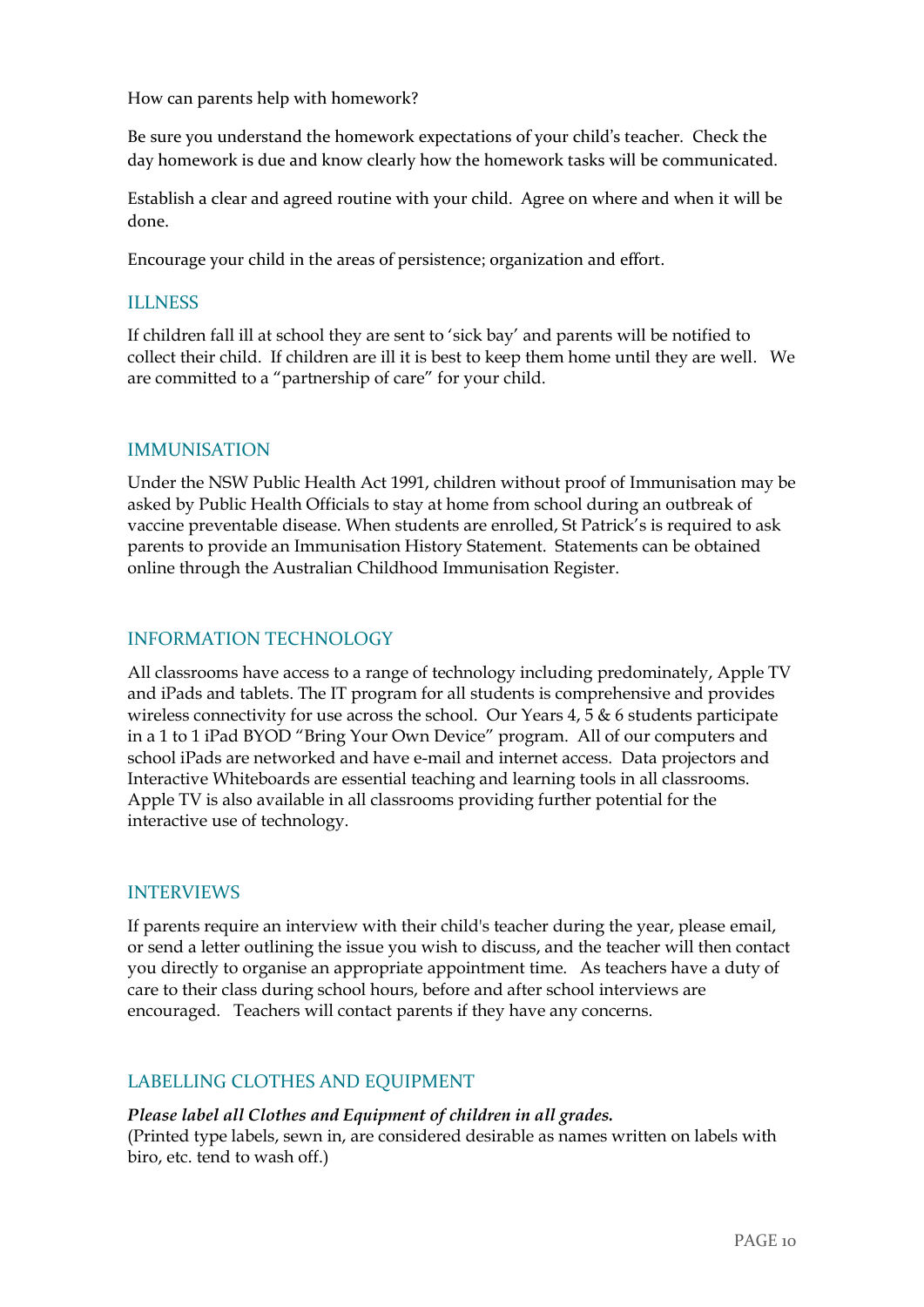#### <span id="page-11-0"></span>LIBRARY/EXCURSION BAG

All students (K-6) require a Library/Excursion Bag. These are available from the School Uniform Shop.

#### <span id="page-11-1"></span>LOST PROPERTY

This is kept in a container within the stairwell near the Kindergarten classroom. Unclaimed items will be recycled regularly and donated to the Uniform Shop or St Vincent de Paul.

#### <span id="page-11-2"></span>MEDICATION

Diocesan WHS procedures state that staff at St Patrick's will only be able to administer medications to students when accompanied by written instructions from a medical practitioner. This includes All NON-PRESCRIBED medications such as Panadol and Nurofen. Medication in the original packaging with prescription instruction details are acceptable as written instructions. This policy relates to every student and is applicable when a student is at school or at any school related activity such as excursions, camps or sporting events. All requests for medication need to be accompanied by an authorisation form available on the school website.

Medication will be stored in and administered from the School Office.

#### <span id="page-11-3"></span>NEWSLETTER

A School Newsletter or Principal Update is sent out electronically weekly via the COMPASS newsfeed. Please ensure that you have downloaded this APP.

Items to be published in the School Newsletter should be at the School Office by no later than Tuesday morning - 9.00am.

#### <span id="page-11-4"></span>PASTORAL CARE

Our policies relating to the discipline of students are based on procedural fairness and are outlined in the Diocesan Pastoral Care Policy.

Please note that implied in all policies related to the discipline of students at St Patrick's Catholic School Asquith, is the prohibited use of corporal punishment by school persons (staff and students) and non-school persons (parents and carers).

#### **Rights and Responsibilities of Students**

Education is the process of helping each individual discover their own uniqueness, awesome capacity and responsibility.

Behaviour Support at St Patrick's Asquith is seen as guiding, leading, encouraging and demonstrating Christian behaviour within a framework of Christian Values. There is acceptable and unacceptable behaviour. We each have rights and responsibilities.

#### **Rights**

Everyone has the right  $\sim$ 

- to be happy
- to be safe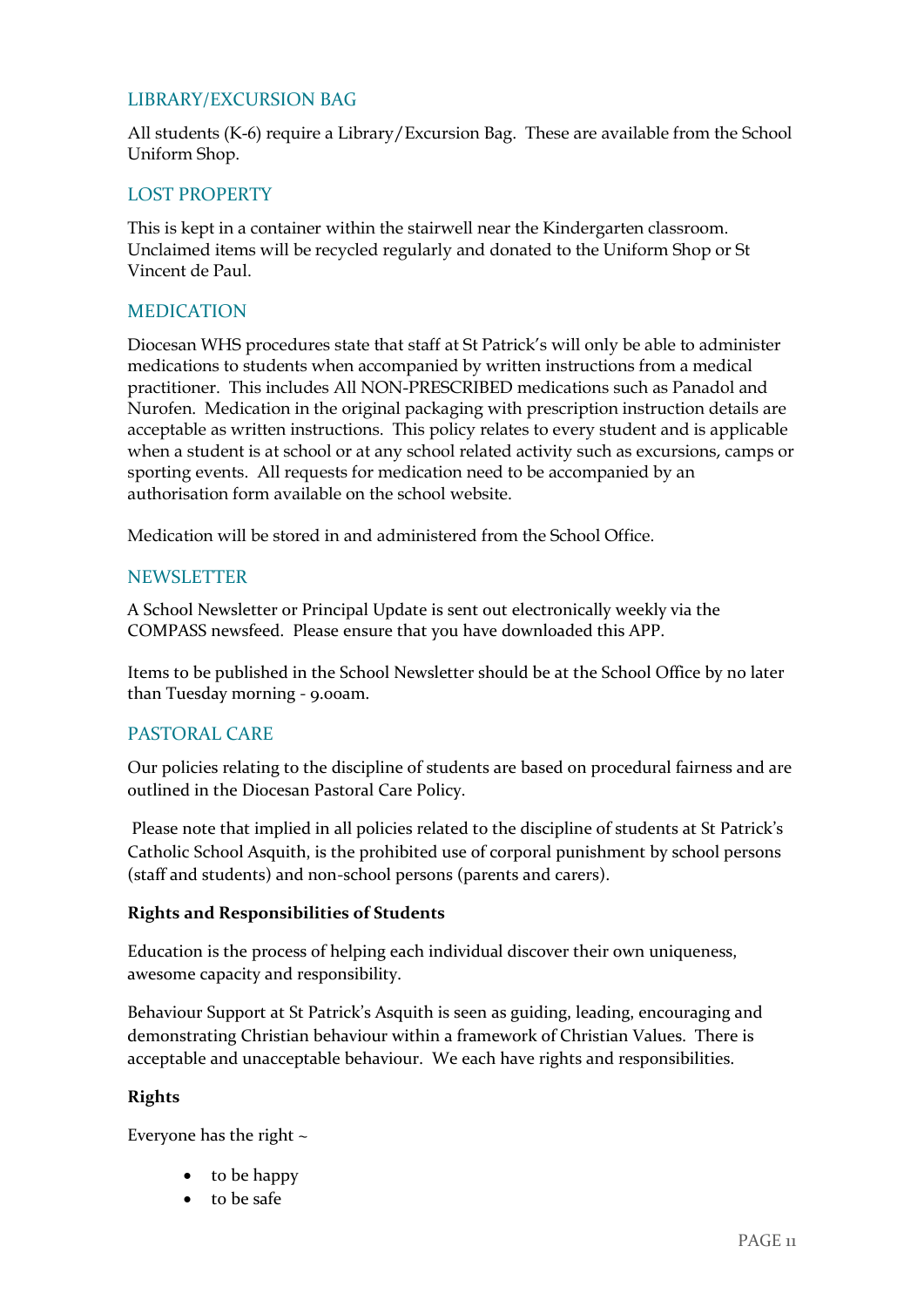- to be treated as an individual with respect
- to communicate and be listened to
- to learn without interruption
- to use and share resources and equipment

#### **Responsibilities**

Responsibility is when we make informed choices about our behaviour and take control of our actions. At St Patrick's Catholic School Asquith every person has a "Responsibility"

#### <span id="page-12-0"></span>PARENT HELPERS / VOLUNTEERS

A large number of parents are involved in various ways within the school. Volunteers may be required to assist with reading, maths, art etc. The class teacher will discuss this at the commencement of each school year. We welcome parents to be actively involved in supporting the school in whatever way they can.

The participation, involvement and help of parents, close relative and other volunteers are welcome and appreciated for various activities both in school and on excursions.

It is important that all volunteers are aware that they are subject to child protection legislation. This means all volunteers must:

- Sign on at the COMPASS kiosk and be inducted on their first visit.
- All parents are legally required to complete and sign a Declaration for Volunteers/Contractors, Diocese of Broken Bay" form and return it to the School Office prior to assisting in *any* volunteer capacity.
- You will be required to be vaccinated against Covid-19 and produce your Vaccination Certificate
- Not engage in any inappropriate behaviour towards any children. In particular although volunteers are technically not employed by the school, they are considered to be 'staff' for legal purposes and need to be aware that complaints about inappropriate behaviour towards any child or young person must be investigated (see Child Protection).

See also Appendix 3: Working with Children Checks.

#### <span id="page-12-1"></span>PARENTS AND FRIENDS ASSOCIATION

Parents of all children enrolled at St Patrick's School are members of the Parents and Friends Association. The objectives of the Association are generally to co-operate with the Parish Priest and the Principal in assisting with the education, social and sporting activities of the pupils. Specifically, the Parents and Friends assist in projects beneficial to the school, organise events, promote the school in the community and if deemed necessary raise money to promote the objectives of the association.

#### <span id="page-12-2"></span>PHYSICAL EDUCATION AND SPORT

A PE teacher is employed for two days per week to implement the PE Program. Children are required to wear their Sports Uniform on their PE and Sports days. Classes will be advised of their particular days at the beginning of the school year.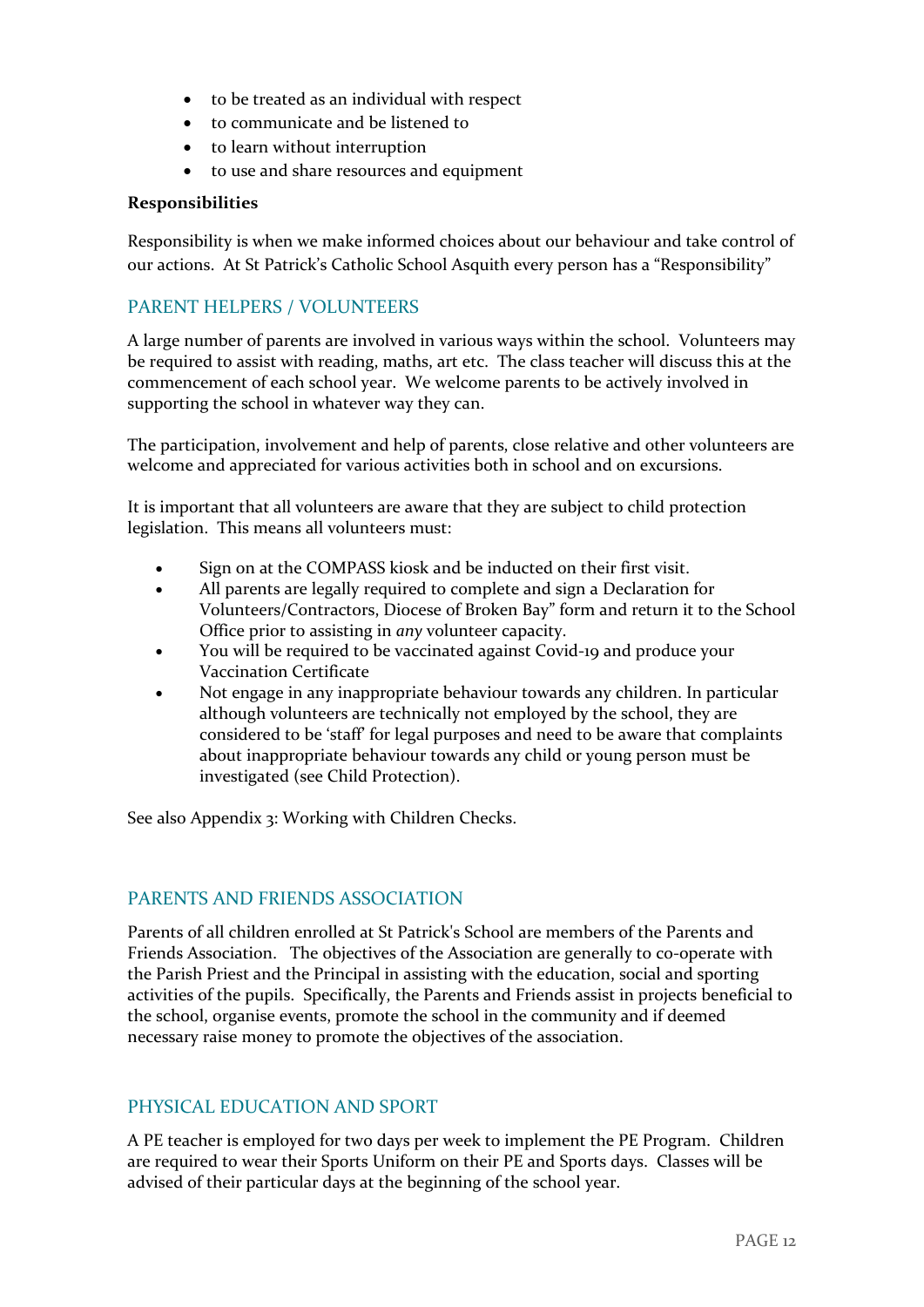#### <span id="page-13-0"></span>REPORTING PROCEDURES

We recognise the importance of keeping parents informed of their child's progress.

| Semester 1 | Term 1 - Parent/Teacher Interviews                        |
|------------|-----------------------------------------------------------|
|            | Written Report and Parent Teacher Interviews if requested |
| Semester 2 | Written Report and interview if requested                 |

Our school based report provides you with information on the effort and achievement of your child in each Key Learning Area, and on their development in and demonstration of Learning Behaviours and Catholic Values. The achievement scales are based on the Common Grade Scale, developed by the NSW Education Standards Authority.

#### <span id="page-13-1"></span>STAFF DEVELOPMENT DAYS – TEACHER ONLY DAYS

On occasions during the year, the staff members have an In-Service Day, which may be facilitated by one of the Regional Consultants or a Special Lecturer on a specific subject area. There is **NO** school for the students on these days. You are advised of these dates, well in advance, through the School Newsletter.

#### <span id="page-13-2"></span>STUDENT LEADERSHIP

This is addressed in various ways throughout a child's time at St Patrick's Asquith.

**Buddy System** Children entering Kindergarten are allocated a special Year 6 Buddy. The Buddy takes special care of the younger child as they settle into school life. The Buddy can check up on the child during break times and is a friendly face to go to in times of need. The Year 6 Buddies sometimes assist their Kindergarten friends in their classroom.

**School Captains and Sports Captains** Positions of Students Leadership are elected from children in Year 6 by children in Years 2-5. We encourage the children to choose leaders with qualities such as honesty, positive behaviour, encouragement of others, etc. All Captains may be asked to assist the Principal and teachers in running school events. Year 5 students participate in a variety of leadership activities to prepare them for the responsibility as a Year 6 student.

**Student Representative Council** Students are elected from Year 2 -6 class and represent their peers in school matters at regular meetings.

#### <span id="page-13-3"></span>TRANSPORT

**Bus and Train Opal Cards:** Applications are to be made online at *www.transportnsw.info/school-students* by the parent and then it will be processed by Transport for NSW. Once approved, Transport for NSW sends the School Opal Card to the home address given on the application.

If your child has a bus or train travel pass and remains eligible, this will be renewed automatically each year by Transport NSW with the exception of those children progressing from Year 2 to 3. These students must re-apply for free travel because distance criteria comes into place for students from Year 3. This can, however, mean that some children who have had a bus or train pass in Years K-2 may not qualify for free travel from Year 3 onwards as they live too close to the school.

Bus and train School Opal Cards are valid for one year and, any new applications passed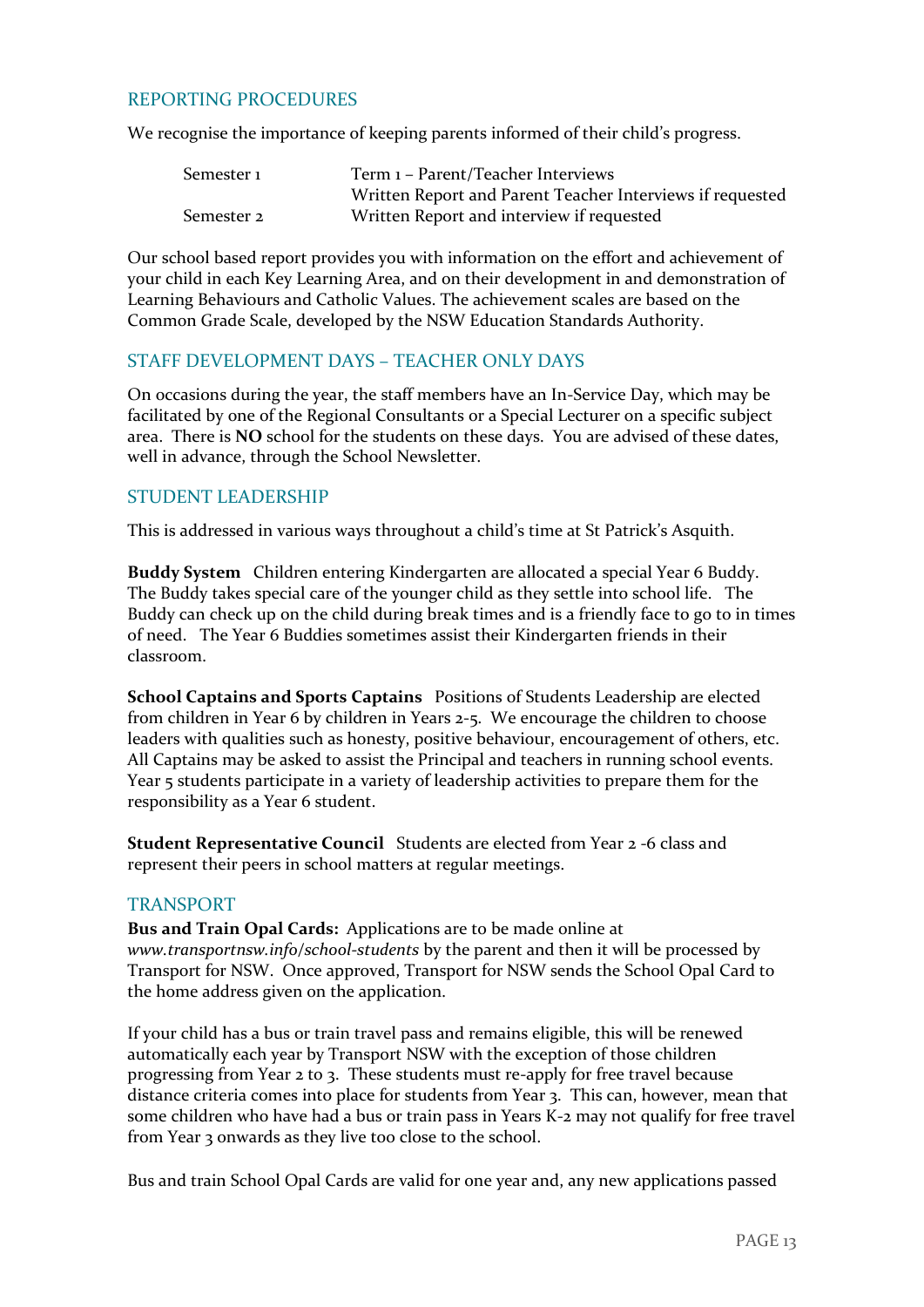will be distributed directly to the parents' home address by Transport for NSW.

If you change your address at any time in the year you must re-apply for a train or bus School Opal Card. Please go online to transportnsw.info/school-students to update you application.

If your child loses their School Opal Card Parents/Carers will need to visit www.transportnsw.info/school-students or call 131500 to order a replacement School Opal card.

#### <span id="page-14-0"></span>UNIFORM

You have chosen to send your child to St Patrick's and to wear the School Uniform. We seek your co-operation in seeing that he/she wears the correct uniform and is neat and tidy at all times.

#### **Grooming**

Hair: If shoulder length or longer, hair *must be tied back* with either bottle green or lemon (to match blouse) coloured ribbons. Students are expected to have a neat and tidy haircut at all times. Hair is to remain the child's natural colour while a student at St Patrick's. Extreme hairstyles which draw attention to the students through cut, colour, additive products etc., are not permitted.

Nails: No nail polish is to be worn. Jewellery: Students with pierced ears must wear small plain silver or gold studs as other earrings are a safety issue during play and sport. A wrist watch is the only other jewellery item allowed. Headwear: The School Policy is "No Hat – Play in the Shade". Both girls and boys are required to wear the regulation hat when playing outside. Hats are available from the School Uniform Shop.

**School Uniforms** are available from the **School Uniform Shop which opens on Fridays from 8.30am - 9.00am.** The preferred ordering method is online with Qkr App. Ordered items will be sent home through the classrooms. The Uniform Shop Order Form is also available on the school website.

**Please refer to the school uniform policy on our website for more details.**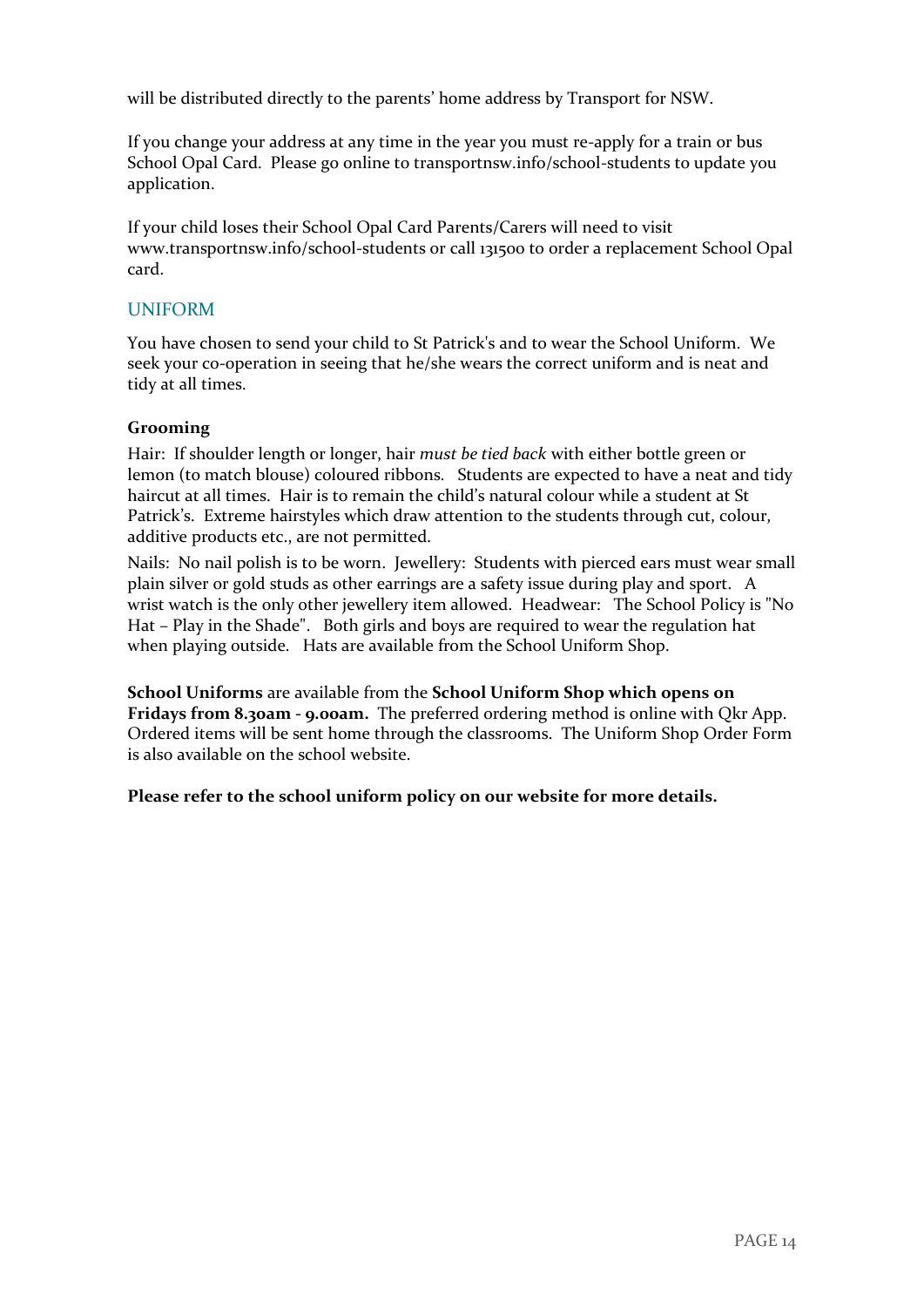### **UNIFORM**

| <b>SUMMER UNIFORM</b>            | <b>ACCESSORIES</b>                       |  |
|----------------------------------|------------------------------------------|--|
| <b>Girls Summer Dress</b>        | Anklet Socks - Grey (shoe size)          |  |
| Boys Shirt - Short Sleeve Green  | Anklet Socks - Bottle Green (shoe size)  |  |
| <b>Boys Shorts - Grey</b>        | Cotton Tights - Bottle Green (age)       |  |
| <b>WINTER UNIFORM</b>            | <b>Black School Shoe</b>                 |  |
| <b>Girls Winter Tunic</b>        | <b>Art Smock</b>                         |  |
| Girls Blouse - Long Sleeve Lemon | <b>Badge</b>                             |  |
| Boys Shirt - Long Sleeve Green   | Gloves                                   |  |
| Boys Pants - Long Leg Grey       | Hat                                      |  |
| Sloppy Joe                       | Rain Poncho - Yellow Hood                |  |
| <b>Tie Boys</b>                  | Rain Poncho - Green Hood                 |  |
| <b>Tie Girls</b>                 | Scarf - Bottle Green Fleece              |  |
| <b>SPORT UNIFORM</b>             | Scarf - Candela - Green with Gold stripe |  |
| Girls Skort - Bottle Green       | Sunglasses Strap                         |  |
| Unisex Shorts - Bottle Green     | Korker Hair Accessory                    |  |
| Unisex Shirt - Short Sleeve Gold | <b>Scrunchy Hair Accessory</b>           |  |
| Unisex Shirt - Long Sleeve Gold  | Headband - Bottle Green stretch fabric   |  |
| Unisex Tracksuit Jacket          | <b>BAGS</b>                              |  |
|                                  | School Backpack                          |  |
|                                  | <b>Excursion Bag</b>                     |  |
|                                  | Library Bag                              |  |

#### <span id="page-15-0"></span>**WEBSITE**

St Patrick's website includes direct links to the school calendar, forms, photos from school events and information for the school. If you prefer your child's photo not to be displayed, parents have the opportunity to withhold permission at any time by notifying the school in writing.

The website can be accessed on: [www.stpat.nsw.edu.au](http://www.stpat.nsw.edu.au/)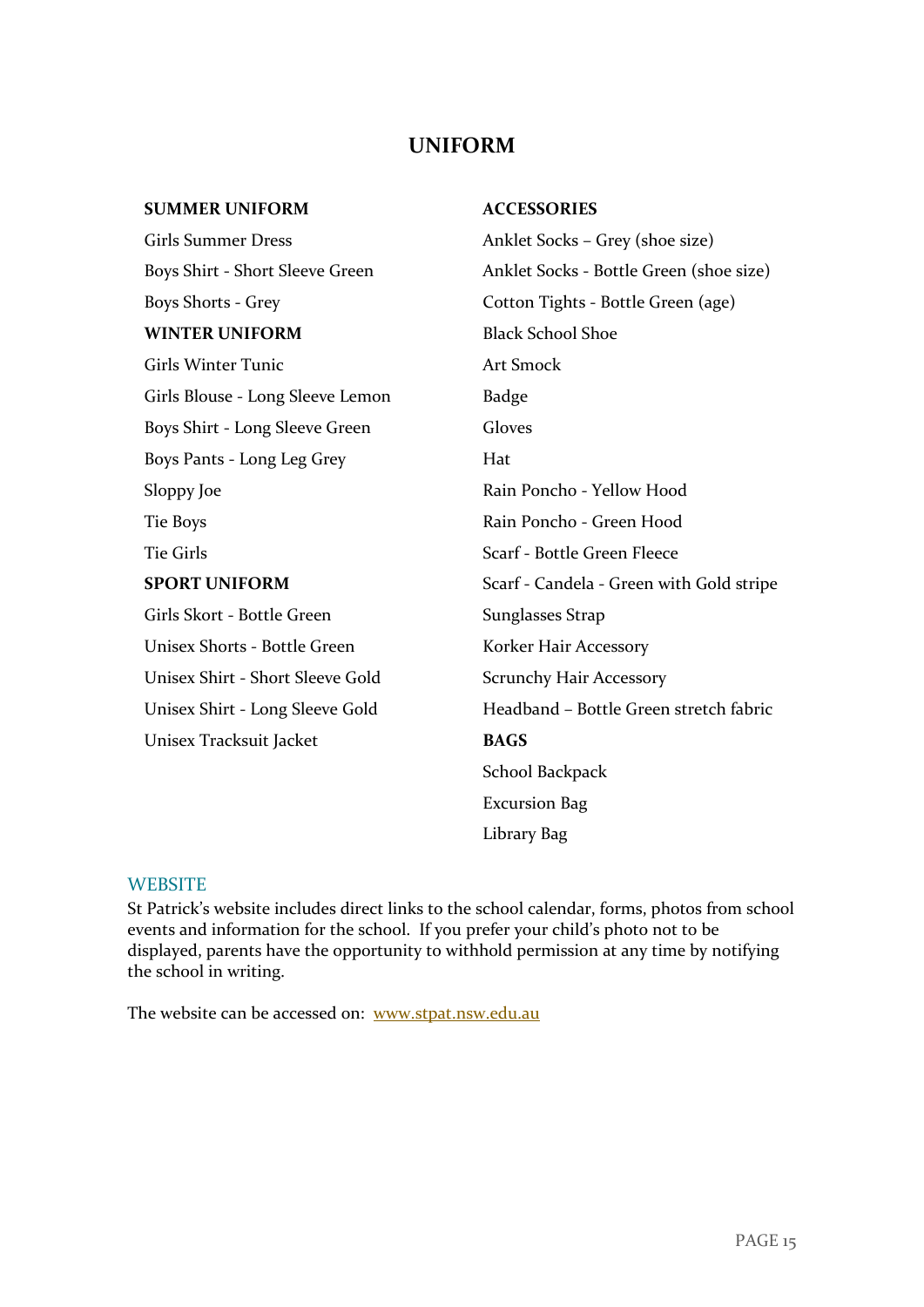#### <span id="page-16-0"></span>APPENDIX 1:

#### **CHILD PROTECTION INFORMATION**

We take our responsibility to protect children seriously. All staff are expected to promote child safety by having a clear understanding of their legal child protection responsibilities and act in accordance with those responsibilities.

In particular the school will:

- 1. Maintain professionalism in our interactions with children at all times by exercising appropriate duty of care and maintaining appropriate professional boundaries.
- 2. Follow an established process to address allegations of inappropriate behaviour by staff towards children.
- 3. Ensure all people working in our school who are required to undertake a Working With Children Check have a valid clearance.
- 4. Respond appropriately when we suspect a child is at risk of significant harm due to possible abuse or neglect by a parent/carer or other adult.

#### **Responding to risk of harm**

All school staff are mandatory reporters. This means that if there are reasonable grounds to suspect that a child is at risk of 'significant harm' from abuse or neglect, then a report must be made to the Community Services Child Protection Helpline (CP Helpline).

School staff are expected to inform the Principal if they are concerned that a child may be at risk. It is the role of the Principal (or delegate) to make the report to the CP Helpline.

In making a report the Principal will consider all of the information and seek appropriate advice from the CSO's child protection team (CP team). Any information about a child at risk is kept confidentially by the Principal.

In situations where a child is considered to be at risk the school will work with the child and family to assist them as much as possible.

If you have concerns about a child who you consider may be at risk, please discuss your concerns with the Principal as soon as possible and maintain confidentiality.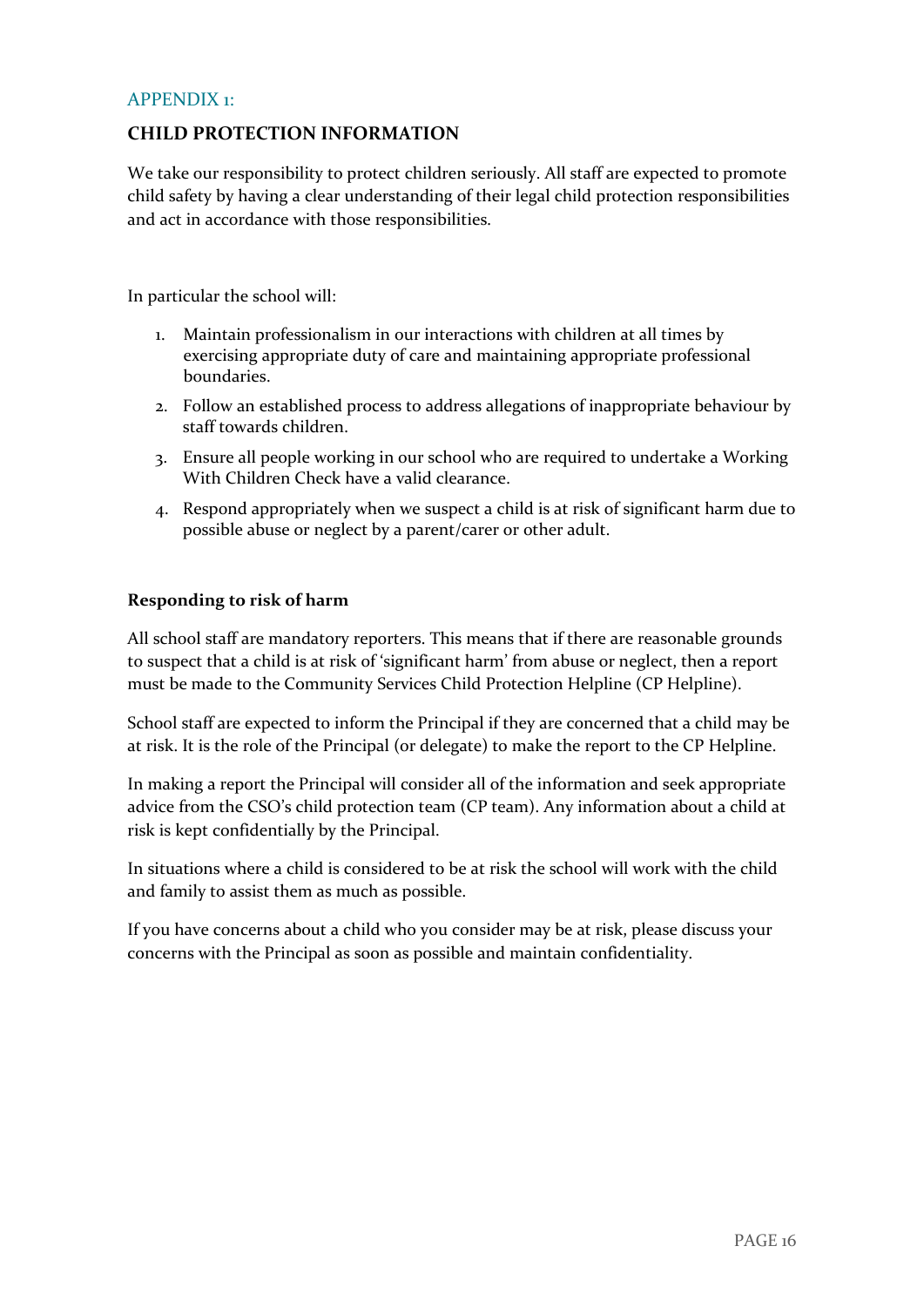#### <span id="page-17-0"></span>APPENDIX  $2$ .

#### **MAINTAINING PROFESSIONALISM**

All staff are expected to act professionally and in accordance with the school's expectations regarding staff conduct toward children. Members of staff receive guidance and professional development in relation to appropriate interactions with students, how to exercise duty of care and how to maintain professional boundaries.

We understand that staff have a duty of care to:

- Ensure no child is exposed to foreseeable risk of harm
- Take action to minimise risk
- Supervise actively and
- If we see others acting inappropriately with children, report concerns to the Principal or seek further advice

School staff also understand that they are in a position of trust, authority and influence in relation to children and that it is important that we do not take advantage of that position to mistreat or misguide students either intentionally or inadvertently.

Staff strive to:

- Demonstrate appropriate relationships with children that cannot be misinterpreted as overly personal or intimate;
- Remain within the responsibilities of their roles and allow those appropriately trained to deal with student welfare concerns;
- Minimise physical contact with children unless it is necessary to exercise appropriate duty of care;
- Follow the school's policies and procedures relating to pastoral care and wellbeing including serious incidents and reporting risk of harm.

#### **Addressing complaints of inappropriate behaviour by staff**

We are committed to providing a safe and supportive environment for both students and staff. This includes addressing complaints of inappropriate behaviour by staff towards any child or young person.

Such complaints are handled differently to other types of complaints which may arise in the school because of legal obligations established by the NSW Ombudsman Act 1974. The NSW Ombudsman is a government agency which requires schools and other organisations working with children to ensure systems are in place for recording and responding to all allegations of a child protection nature against staff. You should be aware that 'staff' includes volunteer helpers as well as paid staff

If you have concerns about alleged inappropriate behaviour by a staff member towards any child or young person it is important that you discuss your concerns with the Principal who in turn will consult with the CSO's Child Protection Team.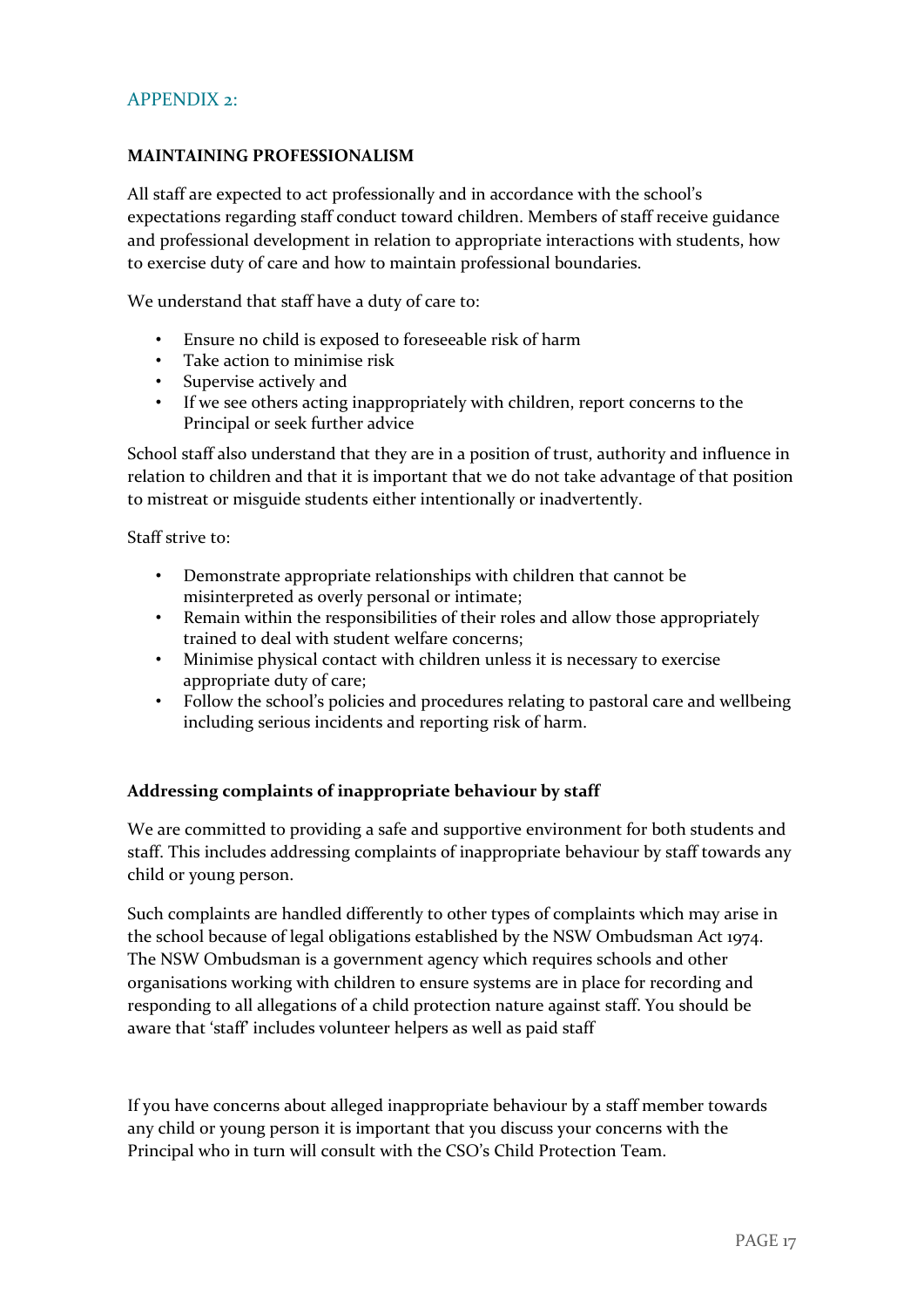All complaints are investigated and resolved through a fair and confidential process which involves listening to 'both sides of the story' and giving all involved an opportunity to be heard. If the concerns involve alleged criminal behaviour they will be reported to the Police and the CSO will wait for the outcome of the Police investigation before continuing its own investigation.

At the end of an investigation a finding will be made and appropriate follow up determined. In relation to the staff member this may include no action, increased support, professional development, increased supervision/monitoring or disciplinary action, removal from duties or termination of employment.

If harm has occurred to a child, counselling or other support will be offered to the child